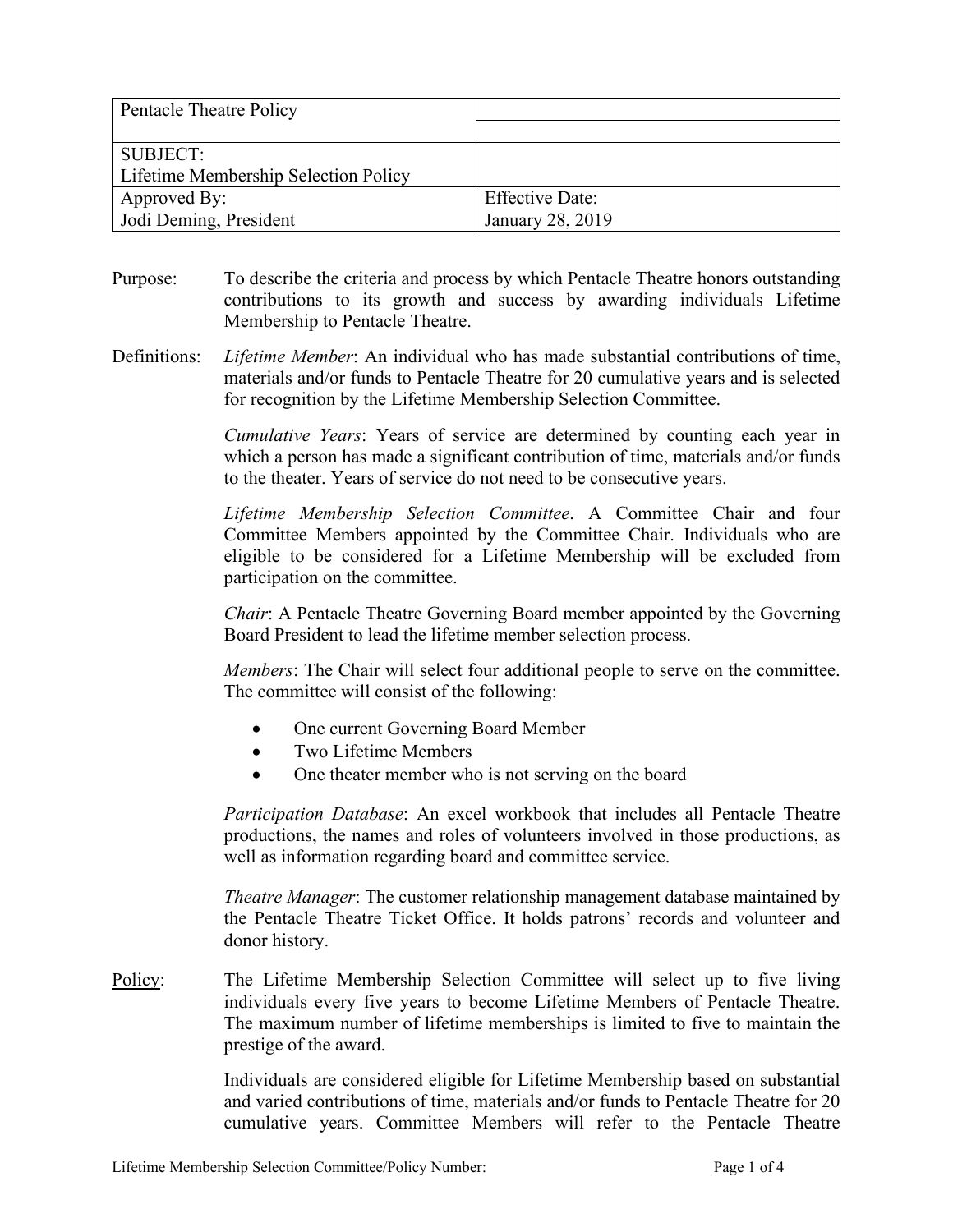participation database and interview individuals associated with the theater to gain knowledge of the individual's contributions. The individuals selected for Lifetime Membership will be publicly announced at an anniversary celebration.

Procedure: The Lifetime Membership Selection Committee shall strive to keep the selection process confidential.

> The Committee will obtain a list of potential candidates from the Pentacle Theatre Participation Database and Theatre Manager records. The list will identify contributions when available the year in which those contributions were made.

> Committee Members will meet with current Lifetime Members as a group or individually to discuss potential candidates, and to learn of other potential candidates who may not appear in the databases. A person who is, or has been, an employee of Pentacle Theatre may be considered for a lifetime membership. if they have made significant contributions beyond the duties of their position.

> Committee Members will interview other individuals who are involved with Pentacle Theatre to gain additional knowledge of contributions made by potential candidates. This should include, but not be limited to the following individuals:

- Executive Director
- Technical Director
- Past and present members of the Governing Board
- Directors
- Past and present Committee Chairs and Committee Members

Committee Members may use the matrix provided in this policy to document the contributions made by potential candidates. Committee Members will include any information that will help the Committee make a final determination.

The committee will select the five individuals. If there are more than five eligible individuals, the oldest candidates should be given priority.

The Committee, with assistance from the Pentacle Theatre office staff, will arrange all materials needed to make a Lifetime Membership presentation. This will include a narrative of the honorees' contributions and may also include pictures of the honoree participating in Pentacle Theatre plays or at theater functions, and any other information that will make the award presentation memorable. Considerable research should be conducted to ensure the accuracy of the presentation for the honoree.

The Committee will select individuals to introduce each honoree at the anniversary event.

Benefits: Benefits of being a Lifetime Member include:

- Member's name on a plaque in the theater lobby
- Listing in each program for the theater's regular productions
- No annual dues
- Permanent inclusion on all Pentacle Theatre mailing lists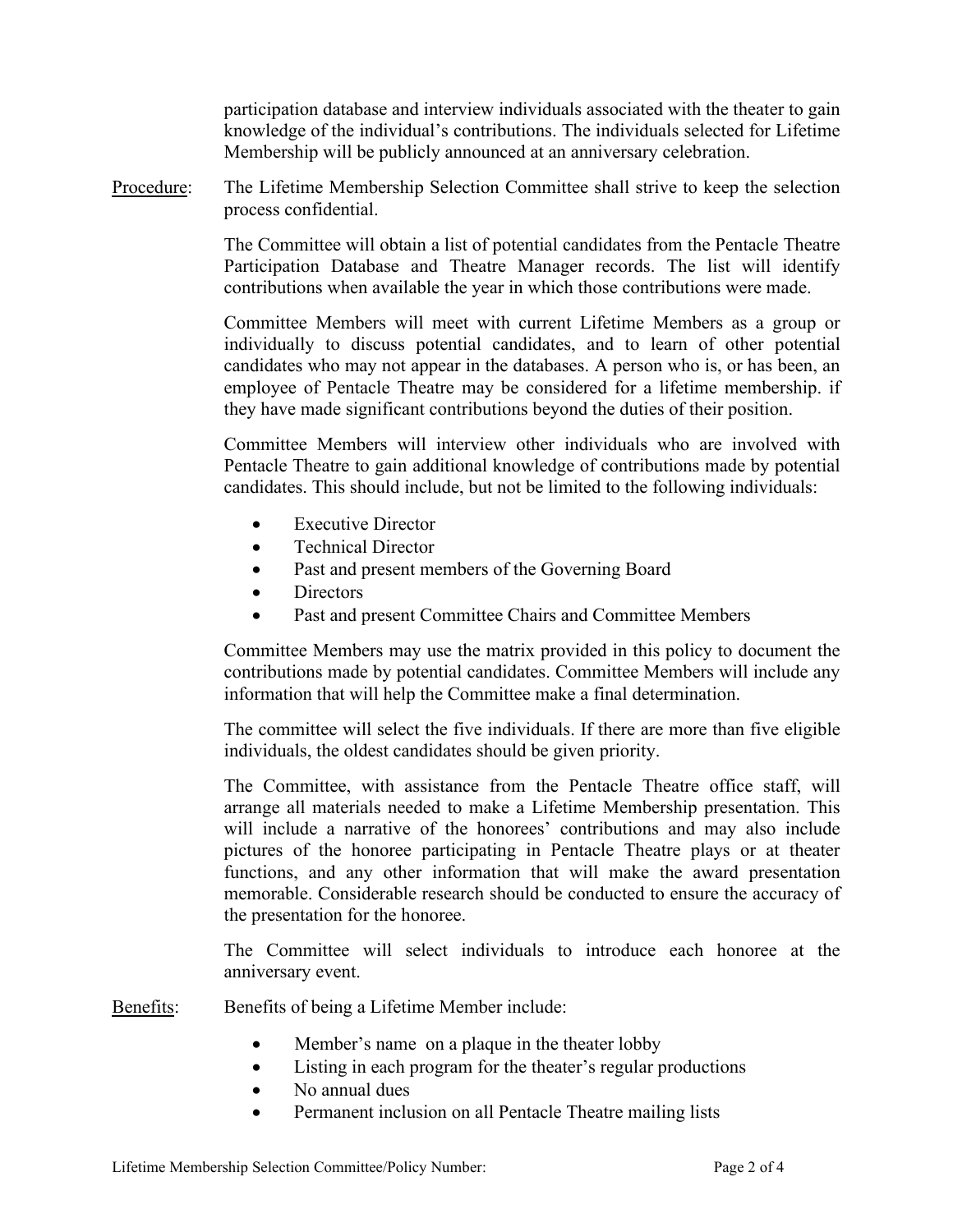- An award (e.g., plaque or framed certificate) for the honoree to keep
- Invitation to help select future Lifetime Members